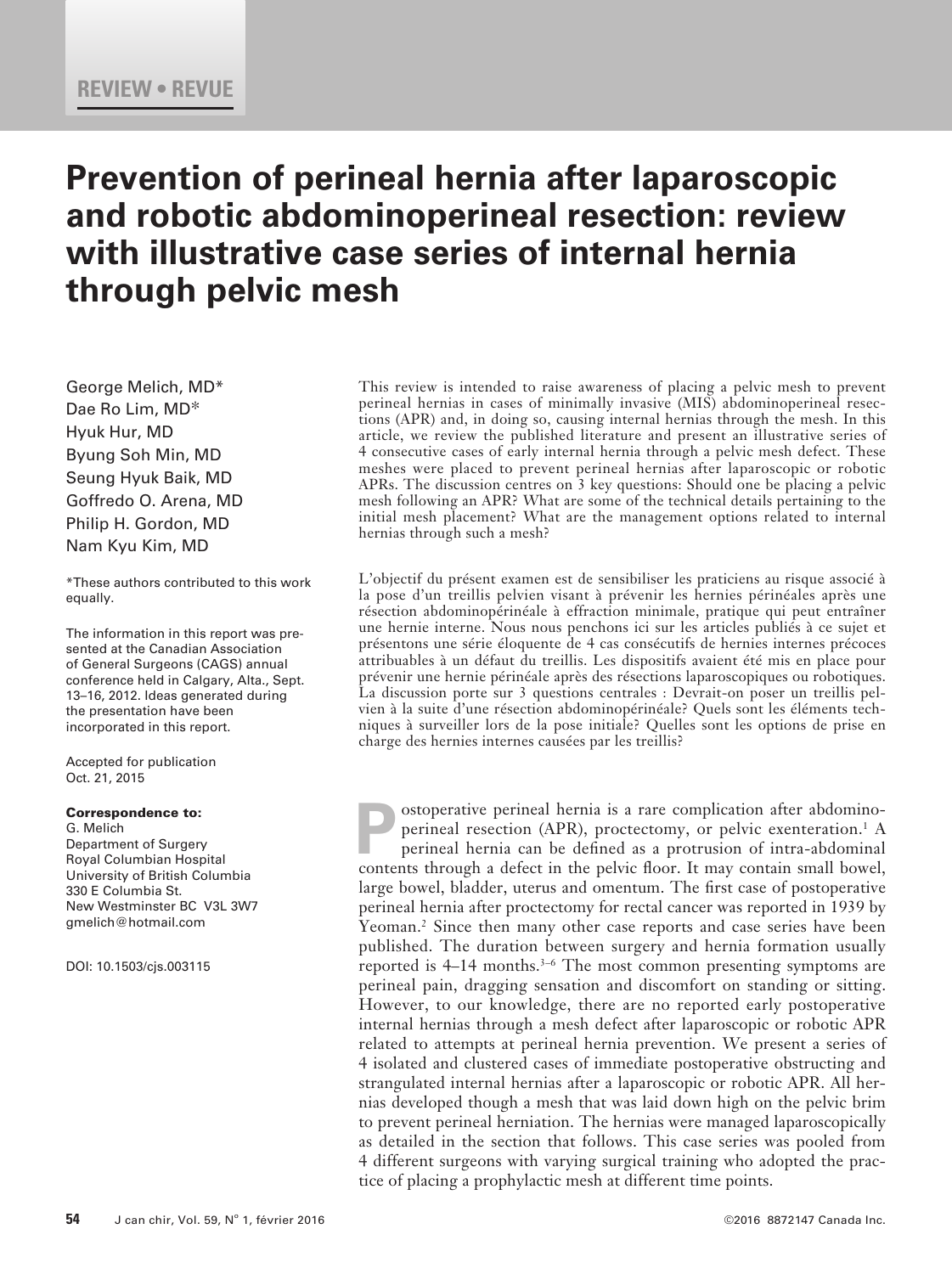#### **Case series presentation**

All patients presented in this case series were treated with preoperative chemoradiation therapy for distal rectal cancer. During standard robotic or laparoscopic cylindrical APR surgery, attention was paid to avoid any spillage of intestinal content in the abdominal cavity. After having ascertained that the operative field was not contaminated, a nonabsorbable composite mesh was sutured high at the pelvic brim to the periostium of the sacrum, around the pelvic side walls, and to the bladder wall (males) or vaginal wall (females) using intracorporeal interrupted number 2–0 prolene horizontal mattress sutures separated from each other by about 1.5 cm. A perineal closed suction drain was then placed above the sutured gluteal folds. All patients received 7 days of postoperative antibiotics.

## *Case 1*

A 60-year-old man underwent daVinci robot-assisted APR for rectal cancer. The distal margin of the tumour was approximately 1 cm from the anal verge (AV). The carcinoma was classified as differentiated adenocarcinoma and staged as ypT2N0M0 with Mandard grade III. Eight days after the operation, the patient experienced symptoms of intestinal obstruction. The computed tomography (CT) scan showed intestinal obstruction due to internal hernia (Fig. 1). On laparoscopy, there was an anterior defect involving previously sutured mesh through which protruded a strictured and fibrotic small bowel loop (Fig. 2). The incarcerated pelvic hernia was approached by carefully separating the herniated small bowel from the mesh and by reducing it from the pelvic cavity. The original mesh was then removed. Finally, the defect was repaired using a new sheet of composite mesh; however, anchoring sutures were placed more closely, about 0.5 cm apart.

#### *Case 2*

A 58-year-old man underwent laparoscopy-assisted APR for rectal cancer (approximately 3 cm from the AV). The carcinoma was classified as differentiated adenocarcinoma and staged as ypT3N0M0 with Mandard grade IV. Seven days after the operation, the patient experienced symptoms of intestinal obstruction. A CT scan featured an intestinal obstruction due to internal hernia. As the patient became hypotensive and fever, abdominal pain and leukocytosis developed, emergency laparoscopic exploration was performed. On laparoscopy, there was a complete disruption of the previously sutured mesh where fibrotic small bowel loops protruded through multiple anterior and posterior defects. The complex hernia was managed by carefully mobilizing the herniated small bowel from the mesh and reducing it from the pelvic cavity. Since one of the reduced small bowel loops showed signs of ischemia, segmental resection with primary anastomosis was performed. The original mesh was removed. No attempt was made to obliterate the pelvic cavity as the pelvic floor was judged to be well solidified and rather shallow.

### *Case 3*

A 63-year-old woman underwent daVinci robot-assisted APR for rectal cancer (approximately 3 cm from the AV). The carcinoma was classified as differentiated adenocarcinoma and staged as ypT2N0M0 with Mandard grade III. Ten days after the operation, the patient experienced symptoms of intestinal obstruction. A CT scan revealed a pelvic internal hernia containing a small bowel transition point. On laparoscopy, there was an anterior defect of previously sutured mesh through which protruded a loop of fibrotic small bowel. The hernia was approached by carefully mobilizing the herniated small bowel from the mesh and then by reducing it from the pelvic cavity.



**Fig. 1.** Case 1: Computed tomography scan featuring a small bowel loop deep in the pelvic cavity with proximal small bowel loop dilatation.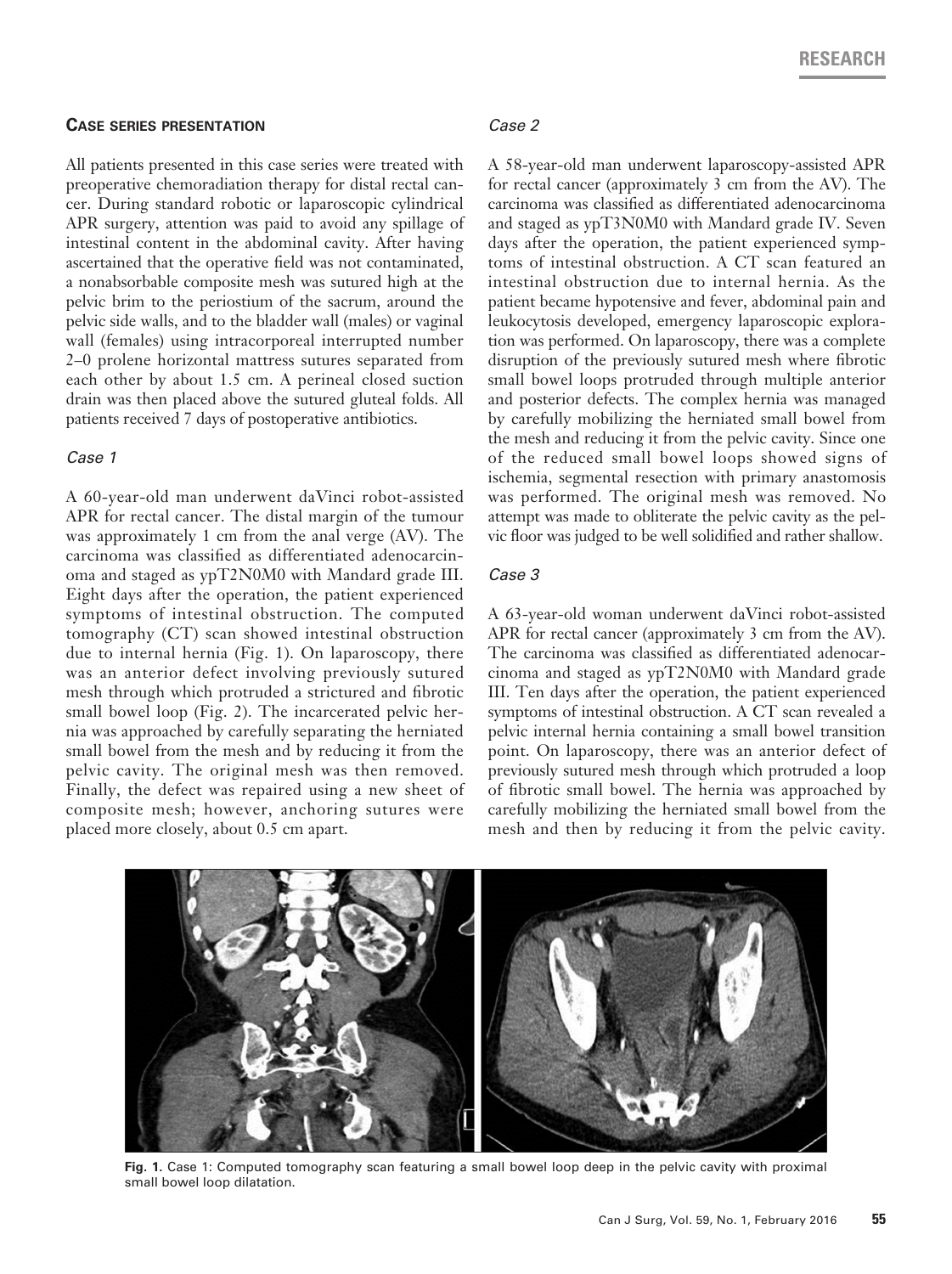## **RECHERCHE**

Despite careful handling of the incarcerated small bowel loop, a rather sizable enterotomy was inadvertently made. Segmental resection with primary anastomosis was therefore performed, and the original mesh was subsequently removed. The pelvic floor was obliterated by suturing the uterine wall to the periosteal tissue of the sacrum with anchoring sutures placed about 0.5 cm apart (Fig. 3).

## *Case 4*

An 81-year-old woman underwent laparoscopy-assisted APR for rectal cancer (approximately 6 cm from the AV). The carcinoma was classified as differentiated adenocarcinoma and staged as ypT3N0M0 with Mandard grade IV. Ten days after the operation, the patient experienced symptoms of intestinal obstruction, and a CT scan revealed a pelvic small bowel transition point. At laparoscopy, there was once again an anterior defect involving the previously placed mesh with fibrotic small bowel protruding into this defect. The hernia was dealt with similarly by careful mobilization of the herniated small bowel from the mesh and by reduction of the enteric content from the pelvic cavity. Because this small bowel loop also showed signs of ischemia, segmental resection with primary anastomosis was performed. The original mesh was removed, and no attempt was made to obliterate the pelvic cavity as the pelvic floor was judged to be well solidified and rather shallow.

## **Discussion**

Perineal hernia is a rare complication of major pelvic surgery, such as APR, proctectomy and pelvic exenteration. The incidence, anatomy and technique of basic repair have been recently well reviewed and summarized.7,8 Radiologic, mildly symptomatic, but not necessarily requiring surgery, perineal hernias following APR have a reported prevalence of up to  $7\%$ ; perineal hernias requiring surgical intervention have a reported prevalence of  $0.2\%$ – $0.6\%$ ;<sup>10,11</sup> and perineal hernias after



**Fig. 2.** Case 1: Laparoscopic view of the internal hernia before and after small bowel reduction.



**Fig. 3.** Case 3: Laparoscopic view of the internal hernia before small bowel reduction and during hernia apposition with the uterus.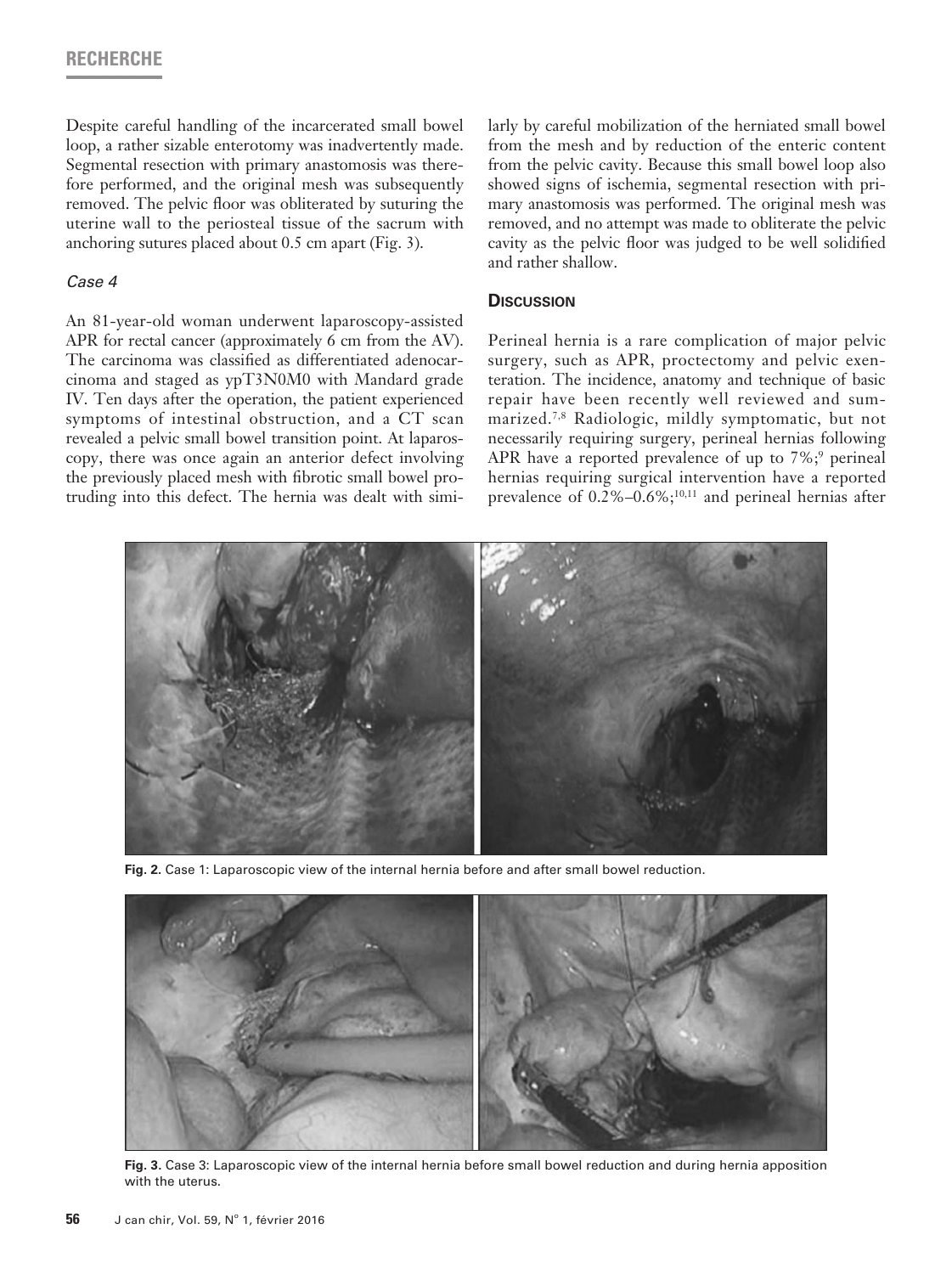pelvic exenteration have been reported more frequently, with an incidence of about 3%, reflecting the magnitude of the operation.<sup>12,13</sup>

In most cases, the perineal hernias are asymptomatic, but often enough, a dragging feeling and discomfort in the perineum, urinary symptoms and bowel compromise can occur.<sup>2–6</sup> Despite the lack of evidence in the literature, some surgeons feel compelled to reinforce the surgically weakened pelvic floor after APR to prevent these complications. Multiple tissue as well as mesh techniques have been described to reinforce a weakened floor postpelvic surgery.14–19 If sufficient levator muscle tissue remains, the pelvic floor is reapproximated with multiple absorbable sutures. Other ways of reinforcing the pelvic floor in cases where musculature cannot be closed include myocutaneous flaps and mesh techniques.

Multiple case reports and case series have been published on actual perineal hernia repairs. Transabdominal, perineal and combined abdominoperineal approaches as well as laparoscopic transabdominal repairs with mesh have been described. The defect in the pelvic diaphragm can be obliterated either with suturing of remaining muscle tissue or by using autogenous tissues or mesh depending on the surgeon's expertise and local conditions, such as the lack or presence of contamination.<sup>7-11</sup>

We present 3 viable laparoscopic options for the management of internal hernias through previously placed reinforcing mesh, depending on patient-specific conditions: 1) hernia reduction with removal of original mesh without any further intervention if the pelvic floor appears well healed and intact; 2) hernia reduction with mesh removal followed by technically improved placement and fixation of new mesh in noncontaminated pelvis with weak pelvic floor; and 3) hernia reduction, resection of compromised bowel and removal of original mesh followed by suture of bladder or vagina to presacral fascia in cases with possible contamination.

Although not yet scientifically scrutinized, several issues need to be considered when contemplating reinforcing the pelvic floor after a laparoscopic or robotic procedure, such as APR. One consideration is whether reinforcing is really necessary in a particular case. It might just be that in cases with a shallow, somewhat supported pelvic floor, the benefits of not performing any additional reinforcement could outweigh possible complications, such as internal hernias and infection. With respect to our series, the cases were pooled from 4 different surgeons with varying surgical training and who adopted the practice of placing a prophylactic mesh at different time points. No statistical risk–benefit conclusions can therefore be made based on this report alone.

As illustrated by the 4 presented cases, if one still chooses to perform a similar reinforcement, some technical details need to be considered. An option is placing a mesh much lower beyond the pelvic brim and fixing it with closely spaced tacks or sutures. This might be an option in some cases especially because this technique allows for very dense placement of anchoring material without damaging autonomic nerve structures. Complete elimination of the small bowel from the pelvis should probably be reserved for patients in whom postoperative radiotherapy is anticipated to decrease the incidence of radiation enteritis. In such cases, an alternative in the form of a silicone rubber prosthesis used to fill the pelvic cavity has also been described.20

Another point to be considered is the fact that 3 of the reported hernias in our series appeared in the anterior region. Since this area is already out of the way of major autonomic nerve structures, one can just place an emphasis on reinforcing this area.

The risk for intra-abdominal infection should be taken into account in all surgical cases where resection of the bowel is performed. Synthetic mesh was used during the initial APR surgeries as no open bowel was handled intraperitoneally. If accidental contamination of the operative field occurs during surgery, we have an even lower threshold to avoiding the use of a mesh altogether or we use a biological mesh.

Finally, there is an issue of placing drains. Although this issue has not been systematically studied in this setting, most surgeons tend to leave a deep pelvic drain. If personal practice is to place a transabdominal drain through a reinforcing mesh, the surgeon must realize that such a drain could leave a potential site for an internal hernia. If a decision is made to leave a deep pelvic drain, we would therefore recommend that the drain be placed transgluteally rather than transabdominally.

#### **Conclusion**

In no way do we advocate routine use of a mesh for prevention of a perineal hernia. The goal of our review was to generate further discussion on the topic and to allow others to learn from our mistakes.

**Affiliations:** From the Department of Surgery, Royal Columbian Hospital, University of British Columbia, Vancouver, BC (Melich); the Jewish General Hospital, McGill University, Montreal, QC (Gordon); the Department of Surgery, Yonsei University College of Medicine, Seoul, South Korea (Lim, Hur, Min, Baik, Kim); and the McGill University Health Centre, McGill University, Montreal, QC (Arena).

## **Competing interests:** None declared.

**Contributors**: All authors designed the study. G. Melich and D. Lim acquired and analyzed the data, which N. Kim also analyzed. G. Melich, D. Lim, G. Arena and P. Gordon wrote the article, which all authors reviewed and approved for publication.

#### **References**

1. MacKeigan JM, Cataldo PA. Chapter 21: abdominoperineal resection. In: *Complications of colon and rectal surgery*. Hicks TC, Beck DE, Opelka FG, Timmcke AE. (Eds). Williams & Wilkins, Media; 1996:312.